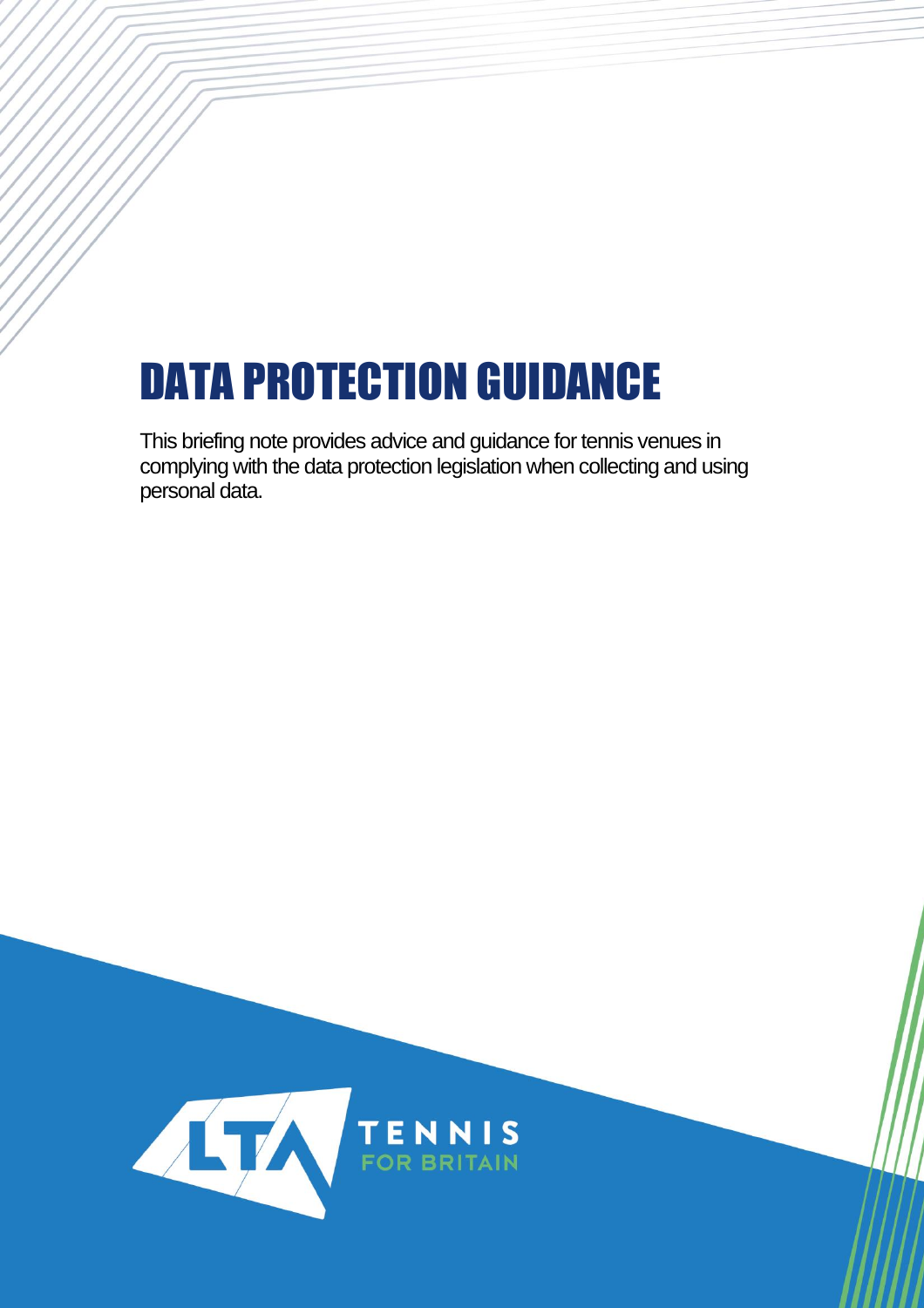# DATA PROTECTION GUIDANCE FOR TENNIS VENUES

The General Data Protection Regulation (GDPR) took effect across the EU on 25 May 2018 and was retained in UK law following Brexit as the UK GDPR. It, along with the Data Protection Act 2018, sets out the legal and regulatory framework for the safeguarding of personal data that all organisations much comply with regardless of their size.

Tennis venues hold and use the personal data of individuals (mainly details of their members, customers, employees, and volunteers such as their names, addresses, phone numbers, email addresses and dates of birth). Organisations that hold personal data and are the main decision makers of how that personal data is used are known as **data controllers**.

Under data protection legislation individuals have certain rights which must be observed by tennis venues.

This guidance note along with the FAQs note looks at what all venues should be doing in order to comply with their obligations under data protection legislation.

#### **Do I need to register as a data controller?**

Under data protection legislation not all organisations are required to register with the body that administers data protection compliance in the UK (the Information Commissioner's Office or ICO). Registration used to be mandatory, but this was abolished by the UK GDPR however organisations that are not exempt still have to pay a "data protection fee" to help to fund the work of the ICO. For details about how the fee is calculated, how you pay the fee, or whether you are exempt, you should look at guidance set out on relevant pages of the ICO's website.

## **Identify a compliance lead within your venue**

Certain types of organisations will need to appoint a Data Protection Officer (("DPO") see section below). Although this is unlikely to affect most tennis venues, you should make sure you identify a compliance lead or team who can take responsibility for your compliance with data protection legislation.

#### **Make use of the ICO guidance**

A key role of the ICO is to educate data controllers as to their data protection obligations. We suggest that all data controllers should keep up to speed with guidance from the ICO, made available on its website. You are likely to find the following guidance particularly helpful:

- [Guide to the General Data Protection Regulation \(GDPR\);](https://ico.org.uk/for-organisations/guide-to-data-protection/guide-to-the-general-data-protection-regulation-gdpr/)
- [Data Protection Self-Assessment;](https://ico.org.uk/for-organisations/sme-web-hub/checklists/data-protection-self-assessment/) and
- [Right to access personal data.](https://ico.org.uk/for-organisations/guide-to-data-protection/guide-to-the-general-data-protection-regulation-gdpr/individual-rights/right-of-access/)

#### **Map out your venues personal data usage**

The first step in ensuring compliance with data protection legislation is to map out what personal data you are collecting, where you are collecting it from, how and why you use such personal data and who do you share it with. This should be information that a club secretary, or someone who knows the whole organisation reasonably well, is

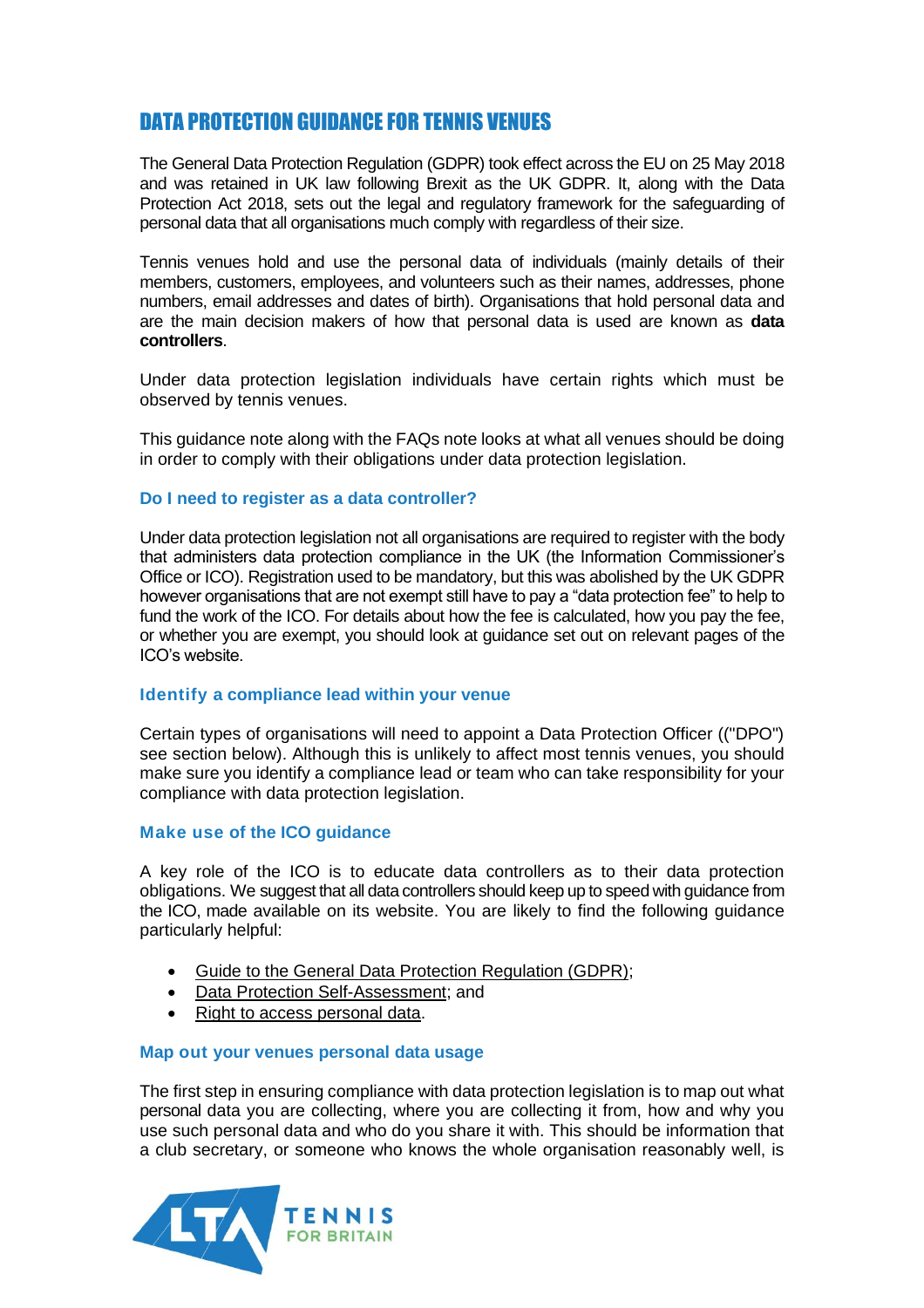aware of. We suggest using the **Data Protection Map/Audit template** to assist you in carrying out this exercise.

You should also address questions such as:

- **On what types of individuals do you hold and process information?** Staff, members, players, volunteers, suppliers and so on.
- **What nature of information do you hold on individuals? Where does it come from? What do you use it for?** This will vary according to the category of individual. Particular care is needed around health data relating to players or staff and criminal records information.
- **Are those individuals aware of what you are doing with their data, most obviously through a privacy policy or notices when their data is collected?**
- **Do you share personal data with any third parties? If so, what do they use it for, and again do the individuals know?**

You will be expected to know the answers to these questions, and more, when asked by either the ICO or an individual whose personal data you hold.

#### **Identify gaps in your knowledge and areas of vulnerability**

This should follow naturally after completing the mapping exercise set out above because, once undertaken, it will probably point to remedial steps or the need to seek advice from appropriate professionals. However, it is far better to know how and where you are exposed so that you can take steps to increase your knowledge and resolve the issues that become apparent.

## **Key concepts**

The following are key concepts that you should be aware of:

- **Transparency:** Venues should provide information about how they shall use personal data as soon as its first collected from such individuals or from other sources. For example, the venue will need to tell individuals about their data subject rights, their right to withdraw consent; and provide information about data retention. Privacy policies should be brought clearly to the attention of players, members and other individuals whose data is processed (i.e. used) by the venue.
- **Consents from individuals for using their personal data for marketing purposes:** Any club which makes use of customer and member lists for direct marketing and/or fundraising should continually review the method for obtaining consent and the validity of consents that have previously been obtained. The ICO take a rigorous approach to parties who carry out incompliant direct marketing with plenty of fines issued since May 2018. For consent to be valid it must be freely given, specific and informed and it cannot be collected in an ambiguous fashion (via a pre-ticked box).
- **Processing or using personal data:** You can only use an individual's personal data if you have a "lawful basis" for doing so. There are six available lawful bases for processing, these are:

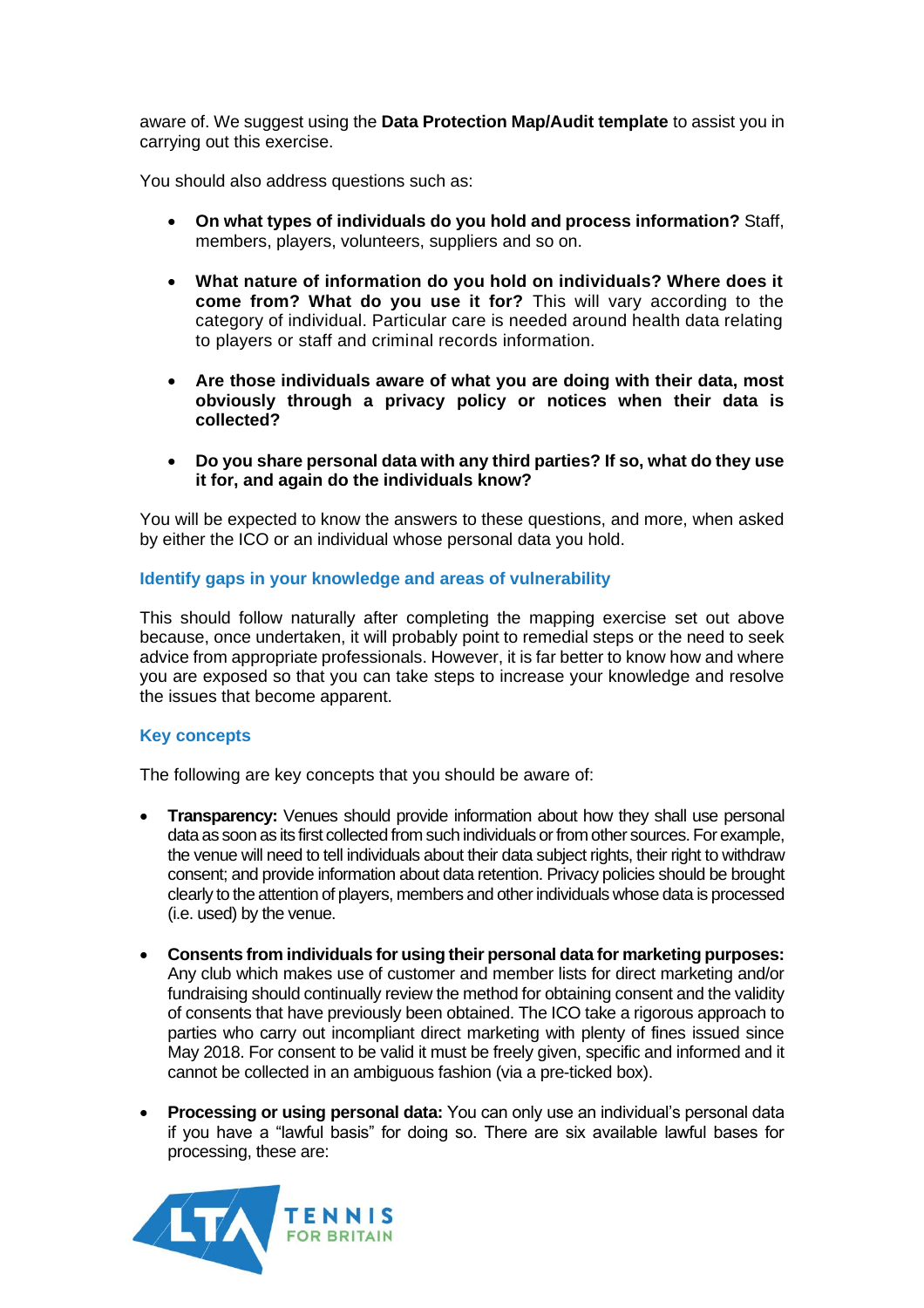- a) Consent: the individual has given clear consent for you to process their personal data for a specific purpose.
- b) Contract: the processing is necessary for a contract you have with the individual, or because they have asked you to take specific steps before entering into a contract.
- c) Legal obligation: the processing is necessary for you to comply with the law (not including contractual obligations).
- d) Vital interests: the processing is necessary to protect someone's life.
- e) Public task: the processing is necessary for you to perform a task in the public interest or for your official functions, and the task or function has a clear basis in law.
- f) Legitimate interests: the processing is necessary for your legitimate interests or the legitimate interests of a third party, unless there is a good reason to protect the individual's personal data which overrides those legitimate interests. (This cannot apply if you are a public authority processing data to perform your official tasks.)

No single basis is 'better' or more important than the others. You must determine your lawful basis before you begin processing, and you should document it. The ICO have a helpful [interactive tool](https://ico.org.uk/for-organisations/gdpr-resources/lawful-basis-interactive-guidance-tool/) on their website that can assist you with determining which lawful basis you should be relying on for each particular purpose that you need to process personal data for.

- **Data Subject access rights:** One right that each individual has, is the right to request copies of the data you hold on them. Whilst this is only one of many rights available to individuals under data protection legislation, it is the one that is most often relied upon, and you should consider enacting a procedure for dealing with such requests. The time frame within which you are required to respond is one month and you are not permitted to charge an individual for this information.
- **Accountability**: You should be able to demonstrate your compliance with the data protection principles. Keeping records of privacy policies, data processing agreements, data sharing agreements, data audit/mapping documents as well as copies of any documentation used to collect consents from individuals is important.
- **Security breaches:** A data security breach (such as actual or potential loss, corruption or theft of data) must be reported to the ICO within 72 hours of you becoming aware of it. Where the breach is likely to present a high risk to particular individuals, they should be notified directly. You should develop and maintain good data security systems and practices as a priority.
- **Data processors**: Where you enlist the services of a third party and as a part of such service the third-party processes data on your behalf (e.g. a payroll services provider) you will need to ensure that the service terms/agreement contains certain provisions to ensure that the personal data shared if provided with sufficient protection by the third party. If you have not entered into a written